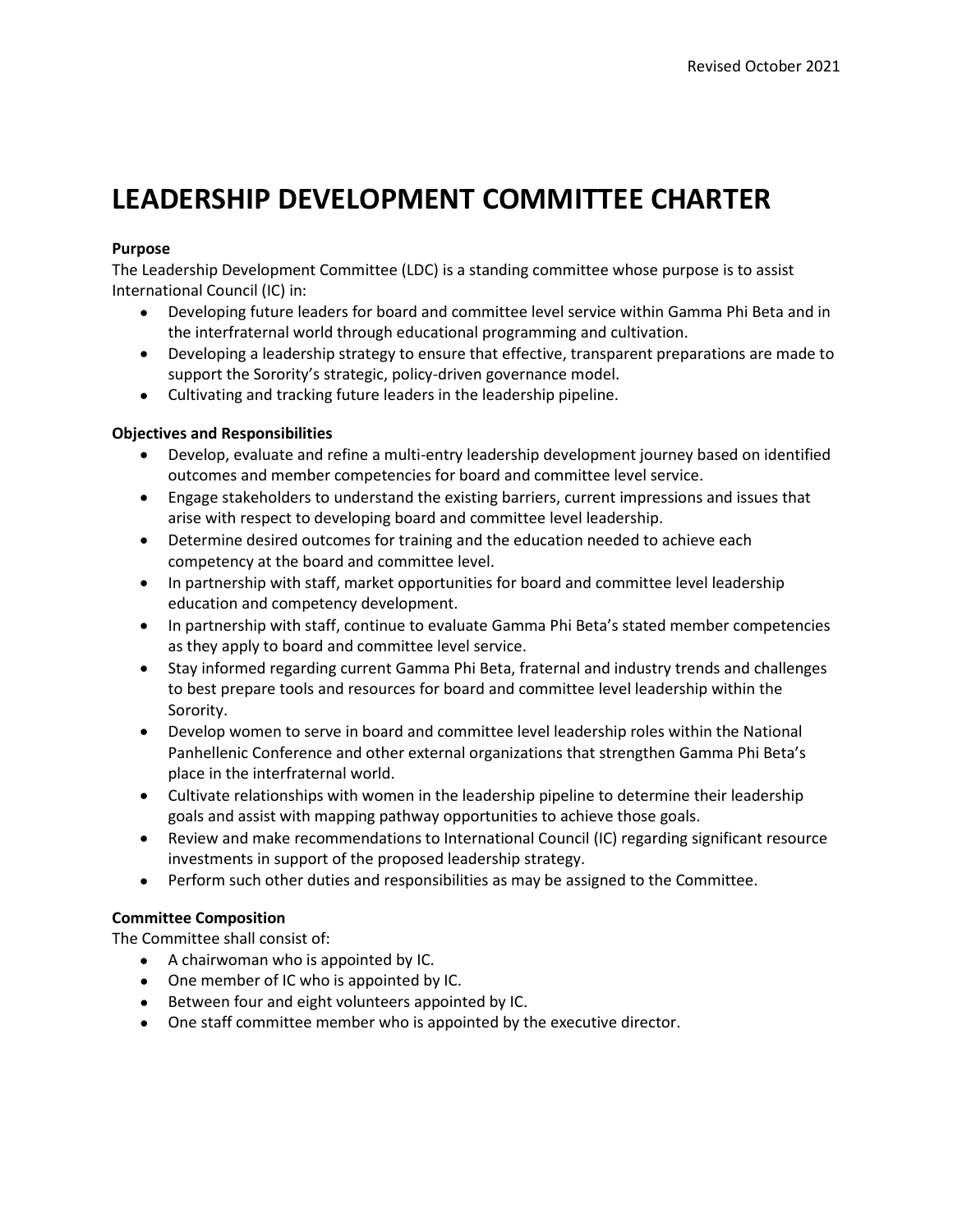• Nominating Committee chairwoman or her designee.

Members are appointed for a three-year term and may serve no more than two consecutive terms. The chairwoman is appointed for a two-year term and may serve no more than three consecutive terms. It is preferred that the chairwoman shall have served on the LDC. Past terms served on the LDC by an LDC member who is subsequently appointed to the chairwoman shall not be considered when calculating term limits. Leadership Development Committee members may not be current members of the boards of either the Gamma Phi Beta Foundation or the Facilities Management Company.

A vice chair may be selected by the Committee from among the Committee members. The vice chair may assist the chairwoman with project management, preside over meetings in the absence of the chairwoman and assume other duties as needed.

All volunteer appointments to the Committee shall be made in accordance with the Sorority's process for volunteer leader appointments. All volunteers of the Committee shall be appointed by IC considering the recommendations of the Committee chairwoman and/or Governance and Personnel Committee (GPC).

International Council and committee chairs will work in partnership to address any Committee member's failure to meet expectations, with IC having the authority to remove a Committee member.

### **Operations**

- The Committee will meet as often as it deems necessary to carry out its objectives and responsibilities, but in any event not less than four times per year. The Committee must have a majority of its members present to conduct a meeting.
- The chairwoman shall preside over the meetings of the Committee.
- Meetings shall occur via conference or video call. When deemed appropriate by IC, the Committee may meet in person.
- The Committee will report to IC on the activities of the Committee as often as it deems necessary to carry out its objectives and responsibilities, but in any event not less than four times per year.
- The Committee may form and delegate to one or more working groups all or any portion of the Committee's responsibilities, provided that no working group shall consist of fewer than two members.
- The Committee shall review and assess its performance annually. The GPC will determine the form and nature of the annual self-evaluation. The GPC will review the results of the annual selfevaluation and share them with the chairwoman.
- The Committee shall review and assess annually whether this charter appropriately addresses the matters that are or should be within its scope and, if appropriate, recommend changes to the charter to IC for approval.

### **Date of Adoption**